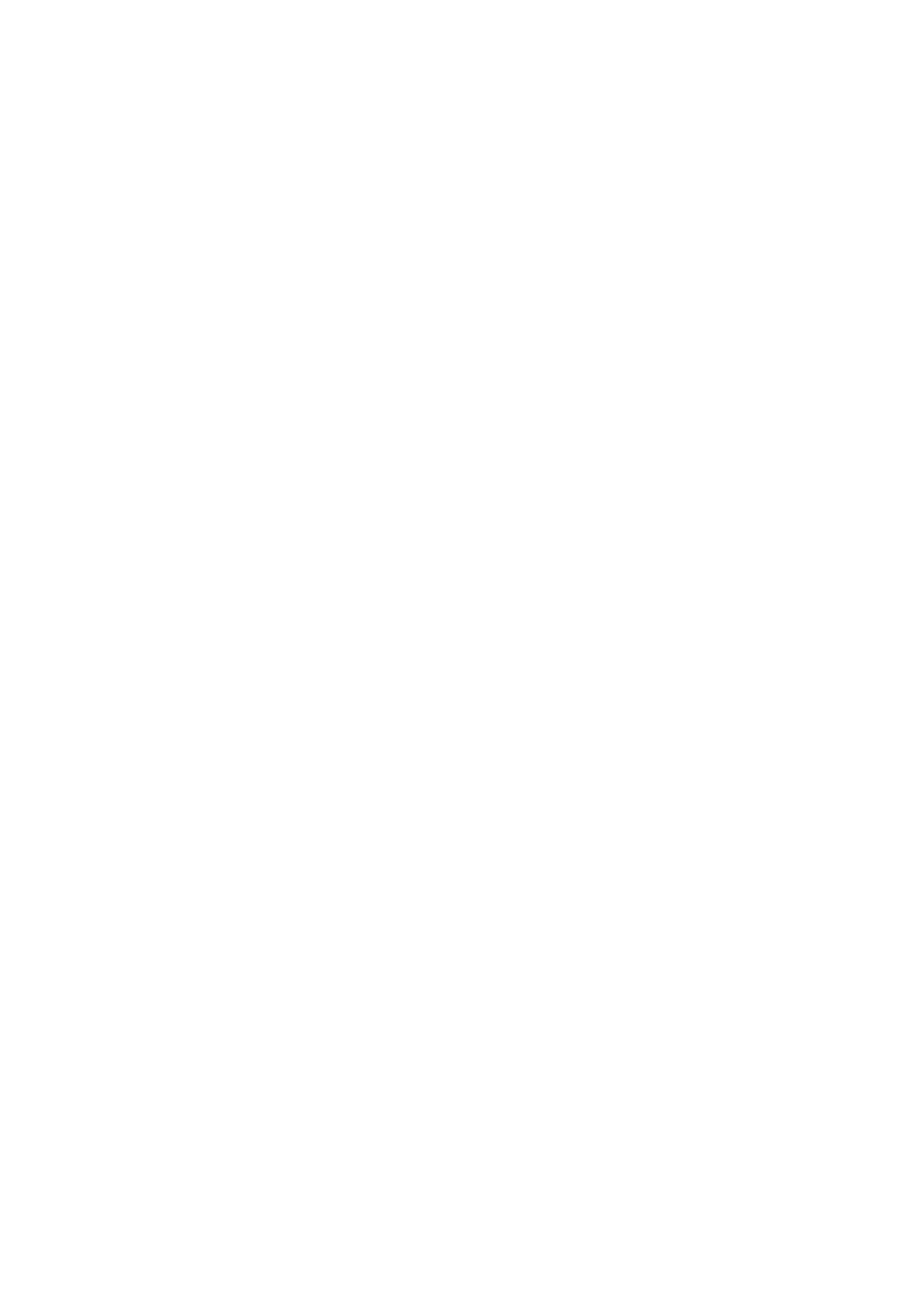# **FOOD SAFETY**

#### **How we calculate your Food Hygiene Rating:**

The food safety section has been divided into the three areas which you are scored against for the hygiene rating: 1. food hygiene and safety procedures, 2. structural requirements and 3. confidence in management/control procedures. Each section begins with a summary of what was observed and the score you have been given. Details of how these scores combine to produce your overall food hygiene rating are shown in the table.

| <b>Compliance Area</b>                     |          |    |           | <b>You Score</b> |           |    |           |    |                |  |  |
|--------------------------------------------|----------|----|-----------|------------------|-----------|----|-----------|----|----------------|--|--|
| Food Hygiene and Safety                    |          |    |           | $\Omega$         | 5         | 10 | 15        | 20 | 25             |  |  |
| <b>Structure and Cleaning</b>              |          |    |           | $\Omega$         | 5.        | 10 | 15        | 20 | 25             |  |  |
| Confidence in management & control systems |          |    |           | $\Omega$         | 5         | 10 | 15        | 20 | 30             |  |  |
|                                            |          |    |           |                  |           |    |           |    |                |  |  |
| <b>Your Total score</b>                    | $0 - 15$ | 20 | $25 - 30$ |                  | $35 - 40$ |    | $45 - 50$ |    | > 50           |  |  |
| <b>Your Worst score</b>                    | 5.       | 10 | 10        |                  | 15        |    | 20        |    | $\blacksquare$ |  |  |
|                                            |          |    |           |                  |           |    |           |    |                |  |  |
| <b>Your Rating is</b>                      | 5        |    |           | 3                | 2         |    |           |    | $\overline{0}$ |  |  |

Your Food Hygiene Rating is 4 - a good standard



## **1. Food Hygiene and Safety**

Food hygiene standards are high. You demonstrated a very good standard of compliance with legal requirements. You have safe food handling practices and procedures and all the necessary control measures to prevent cross-contamination are in place. Some minor contraventions require your attention. **(Score 5)**

### Contamination risks

**Contravention** The following exposed food to the general risk of cross-contamination with bacteria or allergens or its physical contamination with dirt, foreign objects or chemicals:

• keep unwrapped bundles of celery separate from ready to eat foods i.e. apples in the salad display chiller

**Observation** I was pleased to see you were generally able to demonstrate effective controls to prevent cross-contamination.

#### Hand-washing

**Observation** I was pleased to see hand washing was well managed.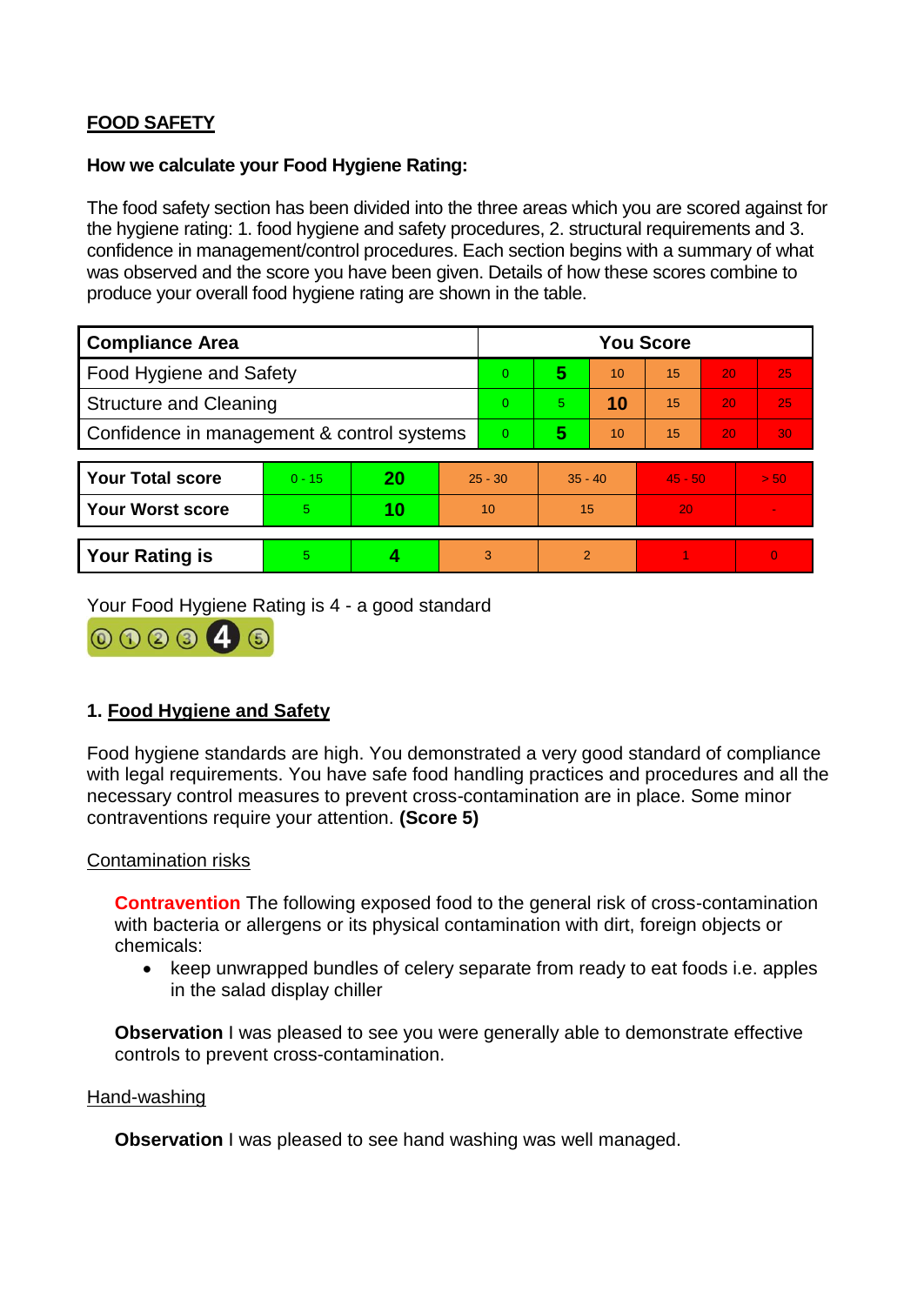**Recommendation** Purchase a dedicated chopping board and utensils, ideally appropriately colour coded for when you may have to cut any raw products for customers i.e. red cabbages

**Observation** I was pleased to note that you have installed a new sink for washing equipment and utensils and have hot water available for your stall since the last inspection. You have also purchased plastic bowls dedicated for hand washing and cleaning of equipment. These were clearly labelled to ensure staff use the correct bowl for each task.

### **2. Structure and Cleaning**

The structure facilities and standard of cleaning and maintenance are of a generally satisfactory standard but there are some repairs and/or improvements which are required in order for you to comply with the law. Pest control and waste disposal provisions are adequate. The contraventions require your attention; although not critical to food safety they may become so if not addressed. **(Score 10)**

### Cleaning of Structure

**Contravention** The following items were dirty and require more frequent and thorough cleaning:

- floor/wall junctions
- around equipment feet
- on top of main salad chiller fridge

**Contravention** The following items could not be effectively cleaned and must be covered or made non-absorbent:

- unsealed wooden structures
- ceiling to stall as it is constructed of unsealed wood
- wooden furniture
- wine racks and newly installed sink wood surround with wood battens. I acknowledge no food is prepared on the premises but under food safety legislation all surfaces in a food business must be easily cleanable.

### Cleaning Chemicals / Materials / Equipment and Methods

**Observation** I was pleased to see that the premises was generally kept clean and that your cleaning materials, methods were able to minimise the spread of harmful bacteria between surfaces.

## **3. Confidence in Management**

A food safety management system is in place and you demonstrate a very good standard of compliance with the law. Food hazards are understood properly controlled managed and reviewed. Your records are appropriate and generally maintained. Your staff are suitably supervised and trained. You have a good track record. There are some minor contraventions which require your attention. **(Score 5)**